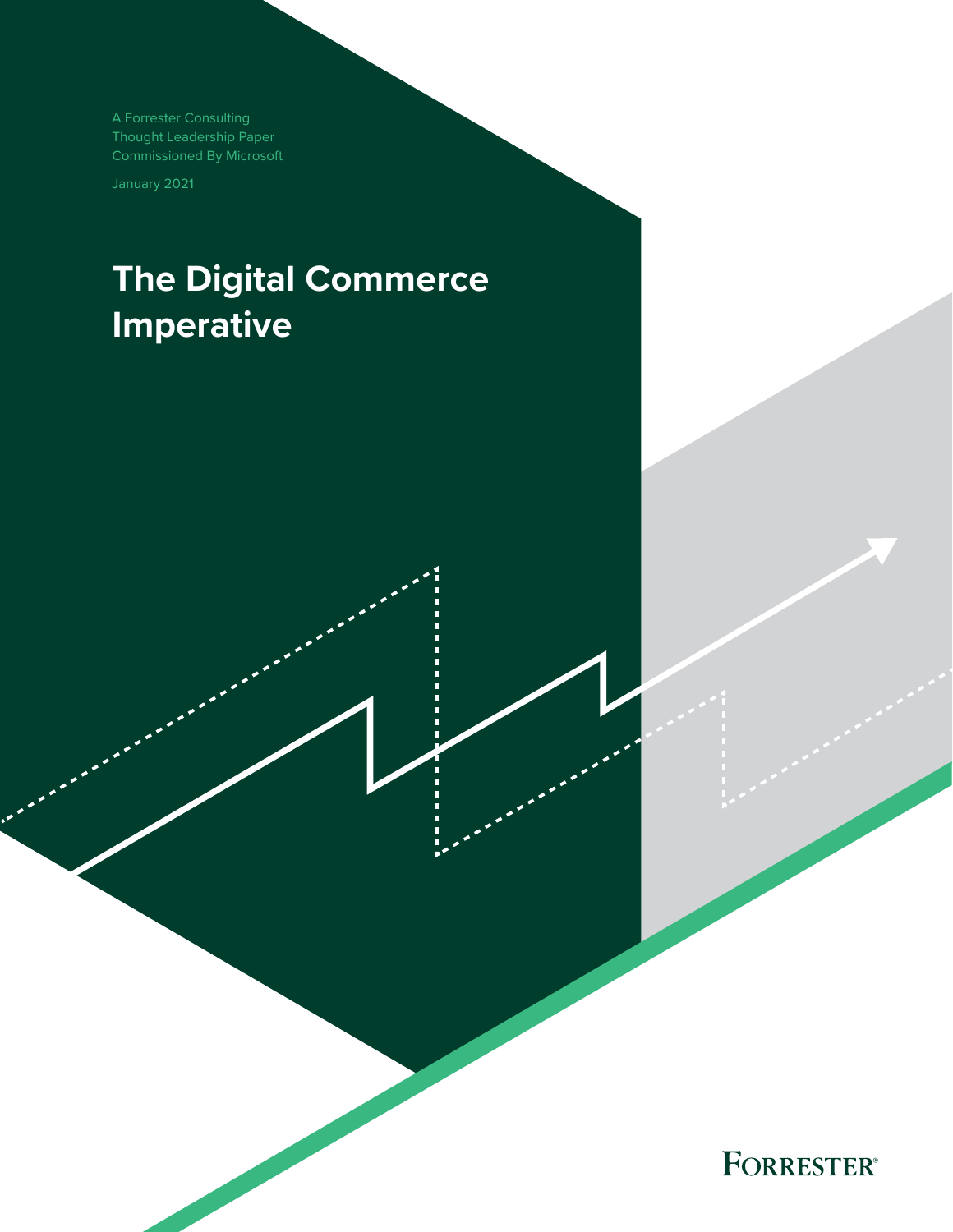## **Table Of Contents**

- [Executive Summary](#page-2-0) **3**
- [Digital Commerce Is Essential For](#page-3-0)  **4**  [Retail Success](#page-3-0)
- **6** Digital Customer Experiences Are [Just As Important As Physical Ones](#page-5-0)
- **7** Security And Fraud Protection [Improvements Must Keep Pace With](#page-6-0)  [Digital Commerce](#page-6-0)
- [Digital Commerce Fails Without](#page-7-0)  **8**  [Supply Chain Agility](#page-7-0)
- **9** Retailers Need Support To Sustain [Digital Commerce Growth](#page-8-0)
- 11 [Key Recommendations](#page-10-0)
- 13 [Appendix](#page-12-0)

#### **Project Director:**  Chris Taylor,

Senior Market Impact Consultant

#### **Contributing Research:**

Forrester's application development & delivery research group

#### ABOUT FORRESTER CONSULTING

Forrester Consulting provides independent and objective research-based consulting to help leaders succeed in their organizations. Ranging in scope from a short strategy session to custom projects, Forrester's Consulting services connect you directly with research analysts who apply expert insight to your specific business challenges. For more information, visit [forrester.com/consulting.](https://go.forrester.com/consulting/)

© 2021, Forrester Research, Inc. All rights reserved. Unauthorized reproduction is strictly prohibited. Information is based on best available resources. Opinions reflect judgment at the time and are subject to change. Forrester®, Technographics®, Forrester Wave, RoleView, TechRadar, and Total Economic Impact are trademarks of Forrester Research, Inc. All other trademarks are the property of their respective companies. For additional information, go to [forrester.com](https://www.forrester.com/home/). [E-49489]

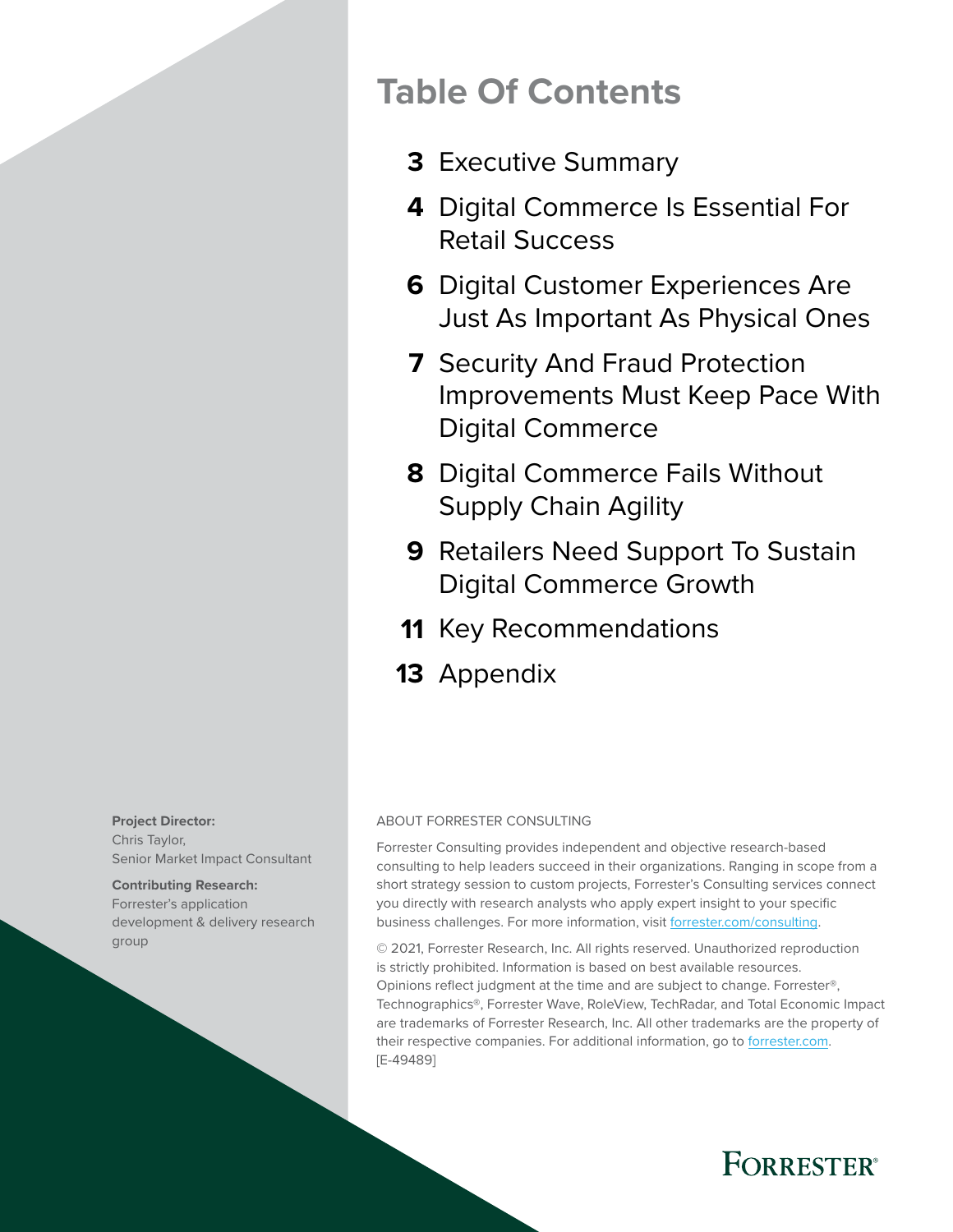# <span id="page-2-0"></span>**Executive Summary**

Digital commerce is an essential part of doing business for most retailers and consumer packaged goods (CPG) companies. The COVID-19 pandemic has accelerated the need to embrace digital transformation, with the alternative being a significant loss of revenue — or worse. Enabling digital commerce is not a simple flip of a switch, however. Successful digital commerce must bring together a deep understanding of customers needs, a vigilant focus on security and privacy, and a commitment to improving supply chain agility (including fulfillment).

Microsoft commissioned Forrester Consulting to evaluate how retail and CPG companies are approaching digital commerce improvements, especially amid the challenges of the pandemic. Forrester conducted an online survey of 624 decision-makers responsible for digital transformation strategy and operations from retail and CPG companies in the US, Canada, the UK, Germany, France, Singapore, India, and Australia to explore this topic. We found that retailers and CPGs that are preparing themselves to be most successful with digital commerce are those that give proper attention to all facets of digital commerce, including customer experience (CX), security, and the supply chain.

#### **KEY FINDINGS**

- › Eighty-three percent of retail and CPG decision-makers agree that delivering a connected and unified experience to customers is vital to their business success — and digital commerce is a key component.
- › Digital commerce improvements are focused on three priorities: CX, security and privacy (including fraud), and supply chain agility.
- › Retail and CPG leaders see significant necessity and value in using partners to support and deliver digital commerce improvements.
- › Retailers and CPG companies must prioritize digital commerce improvement investments to keep pace with expected digital commerce growth.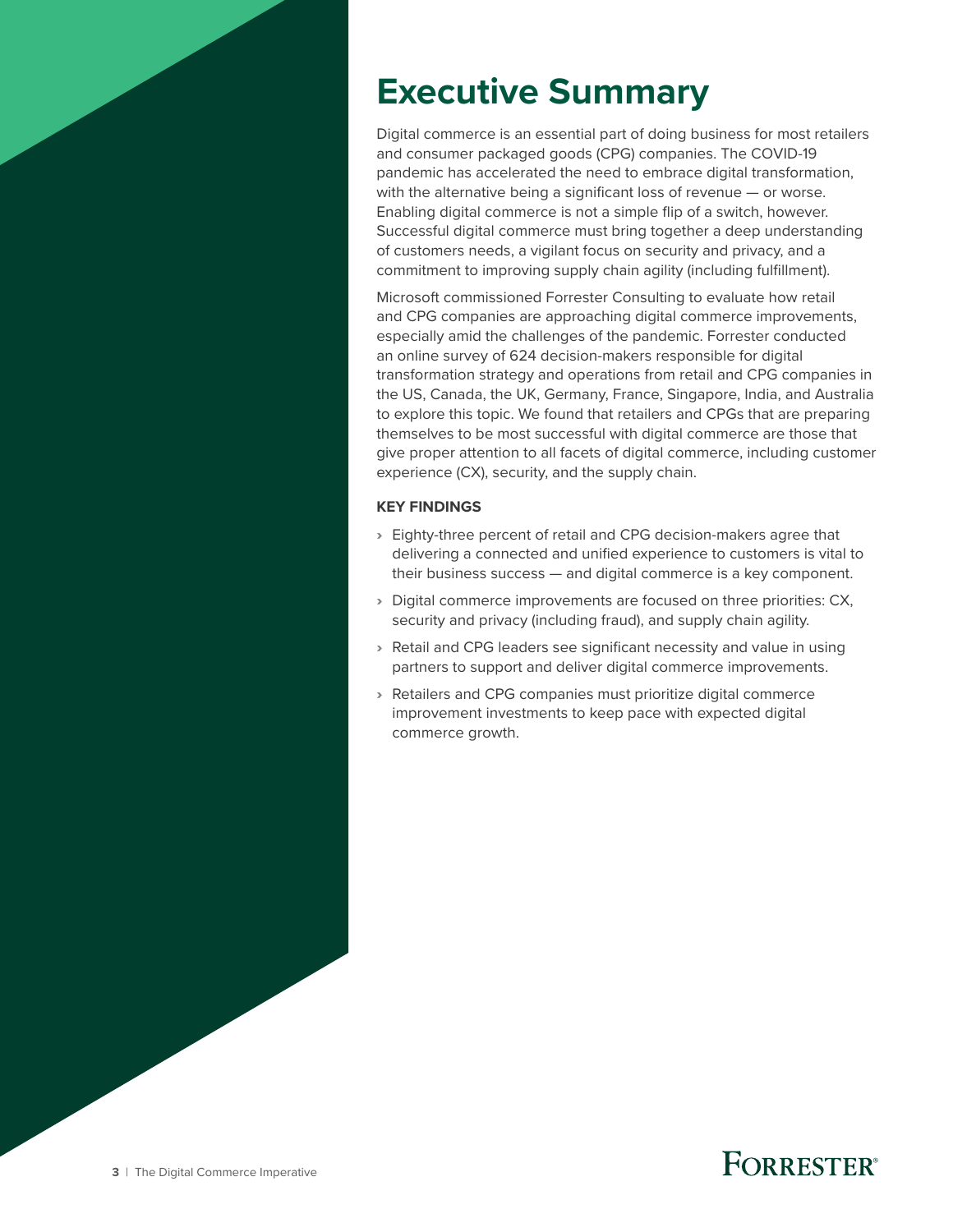### <span id="page-3-0"></span>Digital Commerce Is Essential For Retail **Success**

The COVID-19 pandemic and its related precautions, restrictions, and changing consumer needs have dramatically shifted the way retailers and consumers interact. For example, the precarious nature of all physical touchpoints with consumers has forced retailers to rethink how they manage customer engagement and relationships. Seventy-percent of retail decision-makers also report a reduction of consumer demand as families manage discretionary budgets more tightly, which has resulted in an overall loss of revenue. Additionally, consumer demand is shifting to different types of products and goods, which many companies don't have a distributed supply chain to support (see Figure 1).

Amid these shifts, retail and CPG decision-makers have recognized the importance of continuing to meet customer needs, with nearly threequarters of surveyed respondents saying that CX is at the forefront of every business decision. With that objective in mind, 83% respondents agree that delivering a connected and unified experience to customers is vital to their business success. The key to creating those experiences lies with digital commerce.

#### **DIGITAL COMMERCE REQUIRES A BALANCED APPROACH ACROSS MULTIPLE PRIORITIES**

Over 75% of leaders surveyed say that improving digital commerce capabilities is their most urgent business priority. When considering their most important specific digital commerce priorities over the next one to two years, decision-makers focus on three key themes: 1) customer experience, 2) security and privacy (including fraud), and 3) supply chain agility.

Each of these priorities is important for digital commerce as they all link to similar outcomes of improving customer satisfaction and driving loyalty, which can ultimately drive revenue increases (see Figure 2). This study found that retailers are taking a balanced approached to these priorities because neglecting any of one these categories can have a ripple effect, negatively impacting the other areas. For example, if a retailer focuses its full effort on CX by building the best commerce platforms and customer service but fails to improve the supply chain and fulfillment sitting behind those platforms, meaning customers never receive their orders, CX will suffer. Likewise, any type of security or fraud incident (especially those involving customer data) can have lasting effects on brand perception and loyalty. Thus, a holistic approach to digital commerce is essential for companies to achieve the outcomes they want (see Figure 2).

83% of retail and CPG decision-makers agree that delivering a connected and unified experience to customers is vital to their business success.

**Figure 1: Top 5 Impacts Of The COVID-19 Pandemic On Retail Operations**

**72%** Dramatic shift in how we manage our customer relationships

**70%** Shifts in demand due to changing tightened consumer budgets

**69%** Disrupted supply chain with shifting customer demands

**56%** Significantly reduced sales revenue

**54%** Exponential increase in fraud

Base: 624 global decision makers of digital transformation strategies and operations as it relates to the retail experience for their retail experience for customers Source: A commissioned study conducted by Forrester Consulting on behalf of Microsoft, November 2020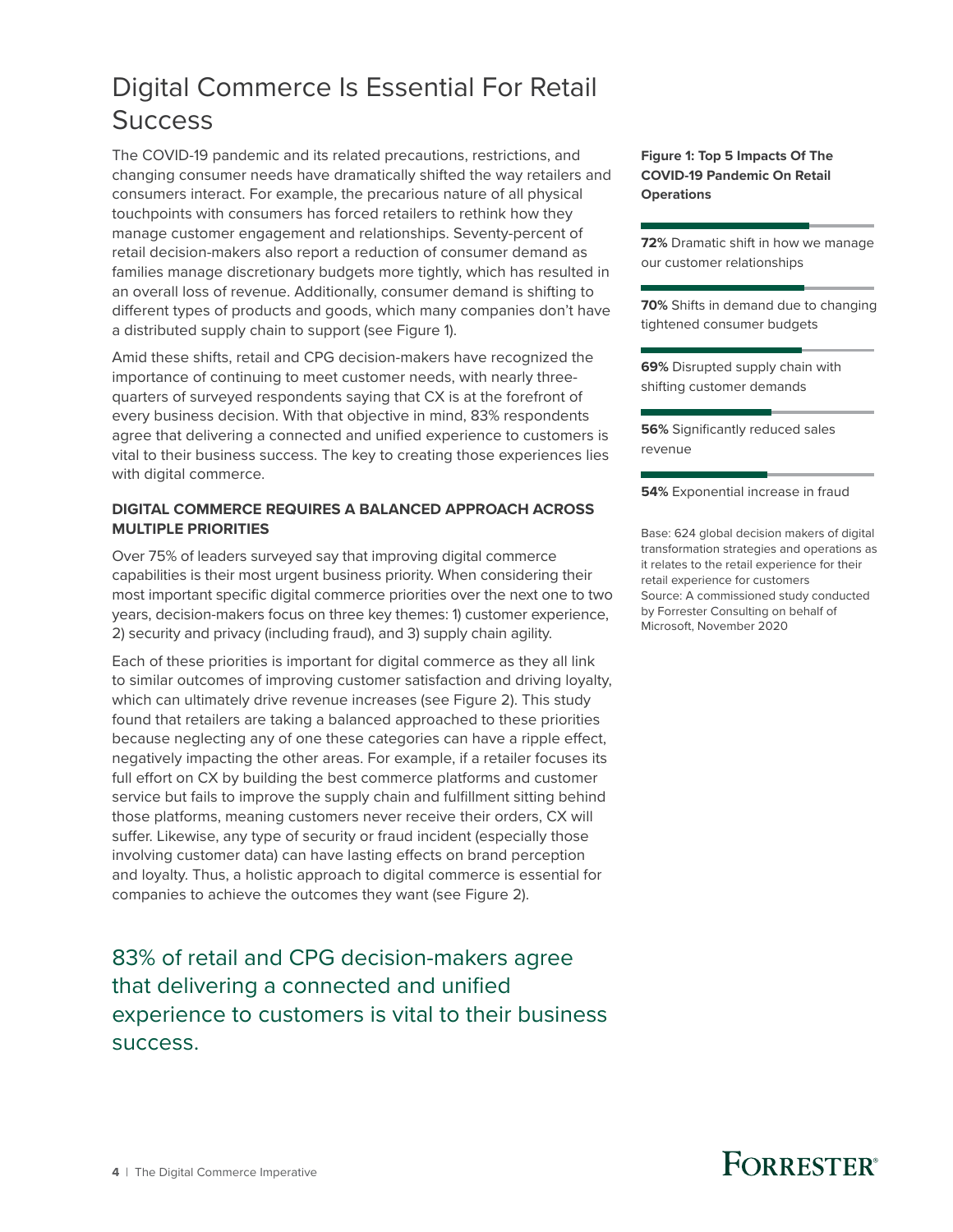**Figure 2: Digital Commerce Requires A Balanced Approach Across Multiple Priorities**



"Improving **digital commerce** capabilities is our most urgent business priority."



| Top digital commerce priorities (Percent of decision-makers taking these actions) |                                                                                                          |                             |                                                                                                       |                             |                                                                                                      |  |  |
|-----------------------------------------------------------------------------------|----------------------------------------------------------------------------------------------------------|-----------------------------|-------------------------------------------------------------------------------------------------------|-----------------------------|------------------------------------------------------------------------------------------------------|--|--|
| <b>CUSTOMER EXPERIENCE</b>                                                        |                                                                                                          | <b>SECURITY AND PRIVACY</b> |                                                                                                       | <b>SUPPLY CHAIN AGILITY</b> |                                                                                                      |  |  |
| 50%                                                                               | Enabling employees with<br>digital tools to better serve<br><b>customers</b><br>Increasing investment in | 59%                         | Developing, or improving, a<br>fraud protection solution<br>in-house or exploring<br>external options | 56%                         | Improving existing digital<br>commerce capabilities<br>(e.g., better demand<br>planning, automation) |  |  |
| 43%                                                                               | consumer insights and<br>analytics capabilities<br>Improving customer                                    | 42%                         | Improving fraud prevention<br>and protection                                                          | 40%                         | Updating or upgrading core<br>business systems to operate<br>more efficiently                        |  |  |
| 42%                                                                               | experiences via social<br><i>platforms</i>                                                               |                             |                                                                                                       | 36%                         | Improving supplier<br>redundancy and expanding<br>distribution partner models                        |  |  |
|                                                                                   |                                                                                                          |                             |                                                                                                       |                             |                                                                                                      |  |  |



| <b>Expected outcomes of improving each aspect of digital commerce</b> |                                             |                                            |  |  |  |  |
|-----------------------------------------------------------------------|---------------------------------------------|--------------------------------------------|--|--|--|--|
| 60% Increased customer satisfaction                                   | <b>57%</b> Increased customer trust/loyalty | <b>54%</b> Increased revenue               |  |  |  |  |
| 55% Increased revenue                                                 | <b>52%</b> Increased customer satisfaction  | <b>54%</b> Improved business operations    |  |  |  |  |
| <b>52%</b> Increased customer trust/loyalty                           | <b>50%</b> Improved business reputation     | <b>51%</b> Increased customer satisfaction |  |  |  |  |
| <b>52%</b> Better personalization                                     | <b>45%</b> Better personalization           | 46% Increased customer trust/loyalty       |  |  |  |  |
| 49% More direct engagement with<br>customers                          | <b>43%</b> Improved business operations     | 42% Improved business reputation           |  |  |  |  |

Base: 624 global decision makers of digital transformation strategies and operations as it relates to the retail experience for their retail experience for customers

Source: A commissioned study conducted by Forrester Consulting on behalf of Microsoft, November 2020

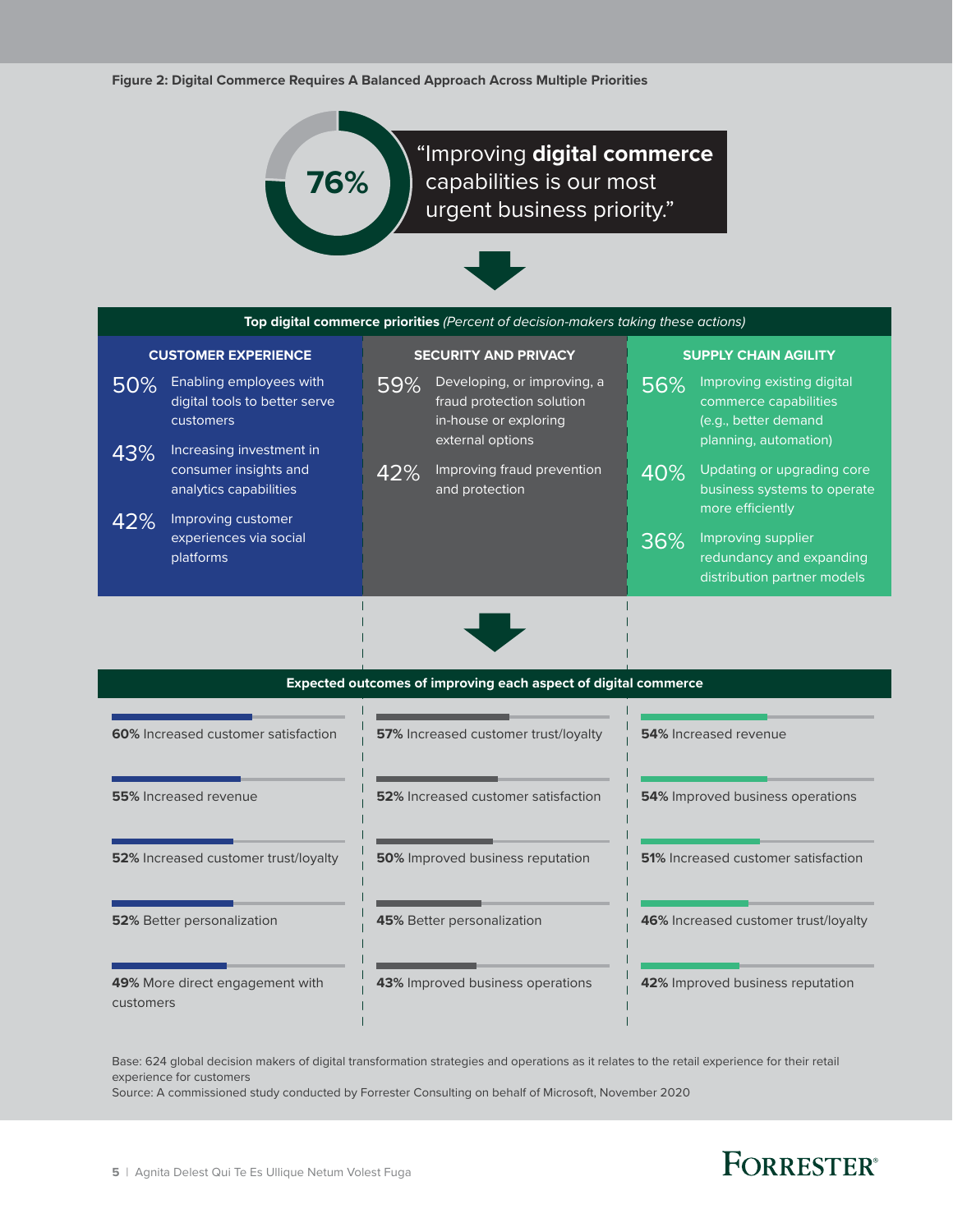### <span id="page-5-0"></span>Digital Customer Experiences Are Just As Important As Physical Ones

Gauging customer experience is much easier to do with in-person interactions. As companies shift to more digital interactions, it will be more challenging to deliver and measure the same quality of experiences. When considering the aspects of CX that are most important for digital commerce, retail and CPG decision-makers identify these top priorities (see Figure 3):

- › **Offer strong customer service and support capabilities.** Retail leaders know the importance that customer service has in creating a positive CX. Many retailers have strong in-person customer services practices and should explore ways to transition those same principles to digital interactions. Post-purchase service and support ranks as the most important CX aspect; 55% of respondents cite it as their number one focus area (nearly 10% more respondents than pre-purchase support). This reinforces the notion that retailers must focus on the complete digital commerce CX to preserve a positive experience all the way through the customer journey from exploration to purchase to end use.
- › **Create personalized experiences across content, offers, and messaging.** Companies engaging in digital commerce have the challenge — or opportunity — of being able to make interactions with customers feel more personalized and relevant. However, nearly 50% of retail decision-makers report lacking the unified customer data and real-time insights needed to drive these types of experiences. Recognizing these challenges, 47% are focused on improving analytics capabilities, including cross-channel analytics, to better turn customer data into insights. This, in turn, will support personalization efforts.
- › **Establish a single view of the customer.** Retailers collect an extensive amount of data on their customers from various touchpoints. Firms often store this data in separate applications or systems with very little integration between them. These data silos inhibit them from creating a comprehensive profile of customer needs — a challenge for 44% of retail decision-makers. Given the desire to drive better personalization via customer insights, retailers must create a single view of their customers across all engagement channels. Critical to this effort is investing in customer data platforms to bring vital customer data together into one place, in which 43% of retail decision-makers say they are actively engaged.

#### **Figure 3: Top 3 Most Important Aspects Of CX Related To Digital Commerce**



Strong customer service (pre- and post-purchase)



Creating more personalized experiences across all channels of engagement



Establishing a single view of the customer

Base: 624 global decision makers of digital transformation strategies and operations as it relates to the retail experience for their retail experience for customers Source: A commissioned study conducted by Forrester Consulting on behalf of Microsoft, November 2020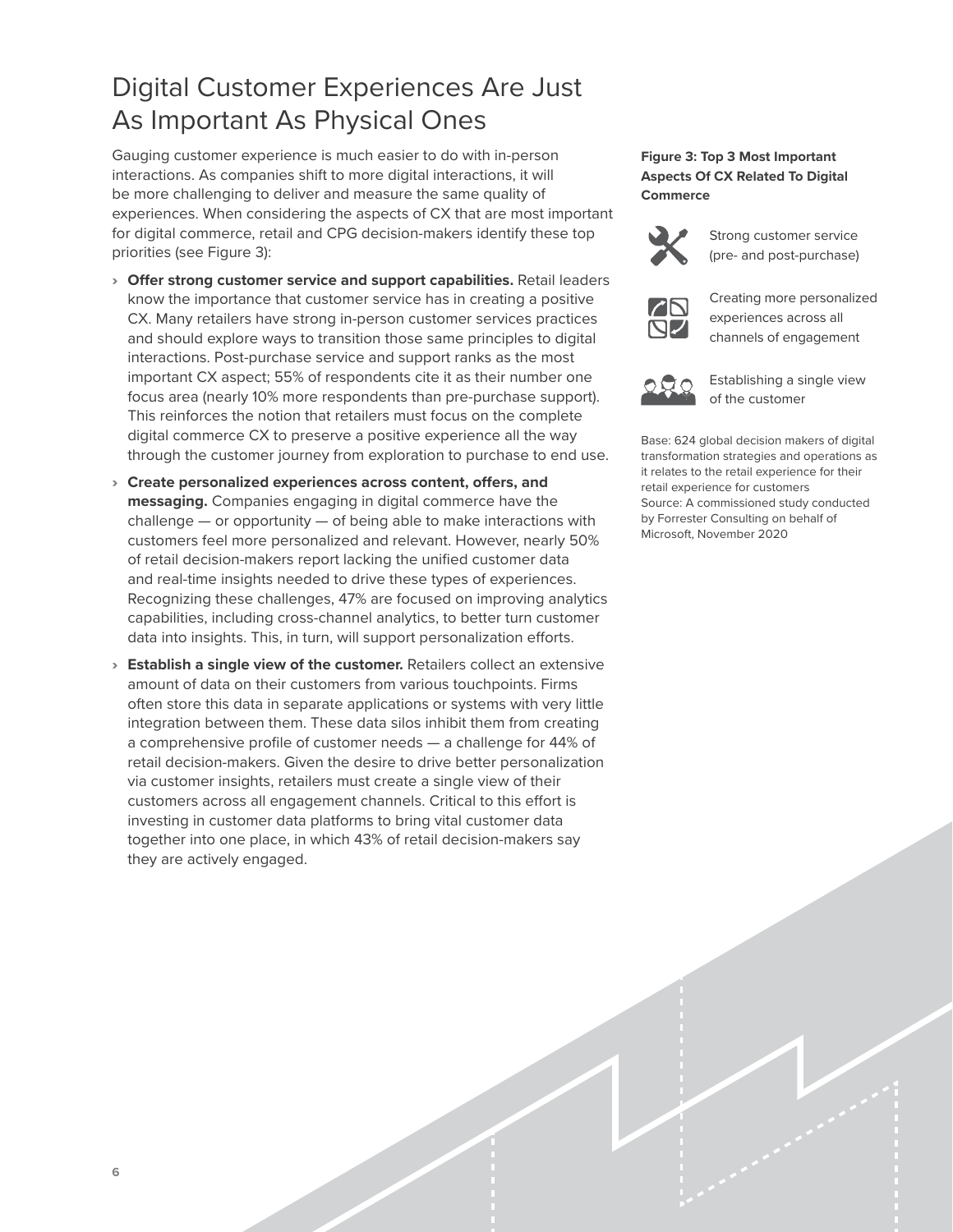### <span id="page-6-0"></span>Security And Fraud Protection Improvements Must Keep Pace With Digital Commerce

Digital commerce broadens the scope of security and fraud risks for retailers, but protecting customers' data is still the number one focus. Sixty percent of retail leaders say that preventing data breaches — specifically involving customers' personally identifiable information (PII) — is a top 3 digital commerce priority, with customer privacy and account protection (e.g., fraud protection) and business fraud protection (i.e., account-based fraud, discount fraud, returns fraud, etc.) close behind at 56% and 53%, respectively (see Figure 4).

Retailers must protect their business from fraud — rather than just treat fraud as something from which they need to protect customers. Online fraud losses reached \$40 billion globally in 2018. $^{\rm 1}$  Historical data shows that during economic downturns, fraud usually becomes higher, such as friendly fraud (e.g., buying a high-value item online and then claiming that it was a fraudulent transaction). $^2$  The need for protecting the business from fraud will continue to increase as more sales go through digital channels.

Fifty-two percent of retail and CPG decision-makers consider the increasing level of sophistication of online threats/attacks as a major security challenge for digital commerce. Unfortunately, confidence in current security and fraud measures is lacking: Less than a quarter of retail leaders strongly believe that their digital commerce services have strong security and fraud protection measures in place. Reasons for this low confidence include lack of proper tools (46%), lack of data management solutions and policies (43%), lack of security skills to implement proper protections (39%), and an overwhelming volume of threats (34%).

Retailers recognize the importance of improving security and fraud protection and are working to remedy current challenges (see Figure 5). Most (53%) are investing in improving or upgrading existing security tools, and 44% are bringing on security partners to bolster data security and fraud protection measures. On top of this, retailers also recognize the need to put greater attention on data privacy rules, regulations, and processes to ensure that employees are in compliance and not putting customer information, or the company, at risk.

#### **Figure 4: Top 3 Most Important Aspects Of Security Related To Digital Commerce**

(Showing percentage who ranked in top 3)

**60%** Preventing data breaches (specifically involving customers' PII)

**56%** Customer account protection (e.g., protecting customers from phishing scams)

**53%** Protecting the business from fraud (i.e., account-based fraud, returns fraud, etc.)

Base: 624 global decision makers of digital transformation strategies and operations as it relates to the retail experience for their retail experience for customers Source: A commissioned study conducted by Forrester Consulting on behalf of Microsoft, November 2020

#### **Figure 5: Most Common Planned Security Improvements For Digital Commerce**

Investing in improving or upgrading existing security tools **53%** Increasing priority/awareness of data privacy rules, regulations, and processes **47%** Bringing on security partners to help bolster security measures **44%** Hiring more employee to manage privacy and security for digital commerce **35%** Increasing customer outreach/communication regarding potential threats **32%**

Base: 624 global decision makers of digital transformation strategies and operations as it relates to the retail experience for their retail experience for customers

Source: A commissioned study conducted by Forrester Consulting on behalf of Microsoft, November 2020

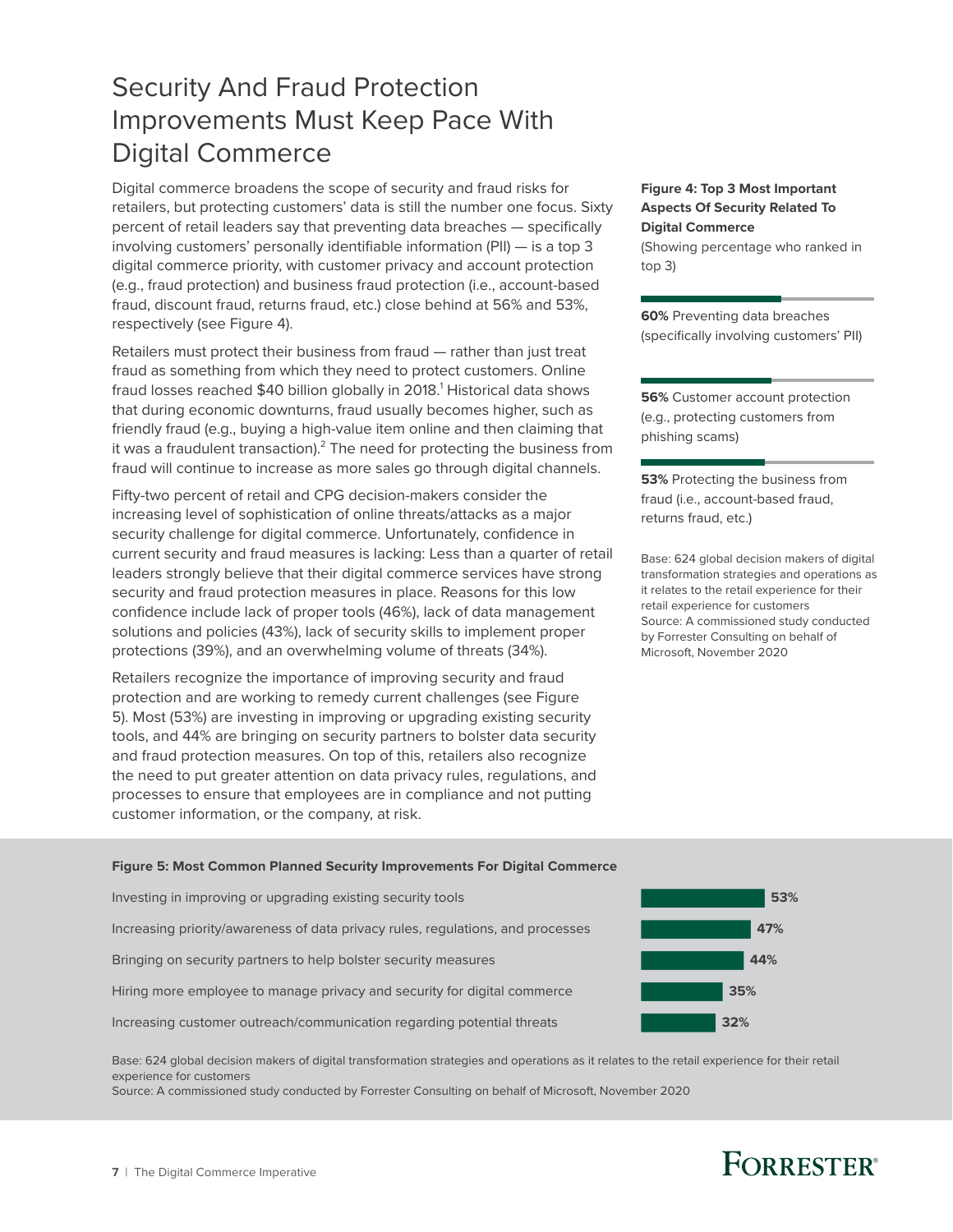### <span id="page-7-0"></span>Digital Commerce Fails Without Supply Chain Agility

The most important aspects of supply chain agility for retailers include being able to quickly plan and adapt based on demand, increasing the use of machine learning and AI to drive automation, and being costeffective (see Figure 6). However, only 51% of retail decision-makers feel their supply chains are prepared to meet growing digital commerce needs. This concerns stems from several challenges, the first being the pandemic. Retailers report that the pandemic has severely impacted global supply chains, with 49% of surveyed respondents reporting longer fulfillment times and 45% seeing raw materials shortages. Other challenges include an overreliance on a small set of partners (42%) and inadequate supply chain technology (37%).

The technology component can be a particular challenge if companies are not able to connect their supply chain technology with the rest of their digital commerce systems. Only 43% of retail leaders report that their digital commerce services are well-integrated with supply chain/ fulfilment systems. This can result in significant delays or disruptions in fulfillment, which in turn has a negative impact on CX.

Remedying these supply chain challenges starts with visibility. The most common improvement retailers and CPG companies are making is better visibility across the supply chain (from factories to raw materials suppliers). Many retailers (45%) are also improving capabilities to manage demand planning adjustments in real time, which stems from having better visibility. Just as many (45%) are planning to increase the size of the distribution networks, and 42% plan to onboard more suppliers to ensure greater flexibility going forward (see Figure 7). This flexibility includes adding transportation partners to alleviate bottlenecks in getting goods to customers as demand fluctuates: 48% consider last-mile delivery to be one of the top 5 most important components of supply chain agility. These improvements will enable companies to be more agile as market demands continue to shift.

**Figure 6: Top 3 Most Important Aspects Of Supply Chain Related To Digital Commerce** (Percent who ranked in top 3)

**58%** Being able to quickly plan and adapt based on demand

**56%** Increasing the use of machine learning and AI to drive process automation

**52%** Enabling the most cost-efficient fulfillment options

Base: 624 global decision makers of digital transformation strategies and operations as it relates to the retail experience for their retail experience for customers Source: A commissioned study conducted by Forrester Consulting on behalf of Microsoft, November 2020

#### **Figure 7: Most Common Planned Supply Chain Improvements For Digital Commerce**



Base: 624 global decision makers of digital transformation strategies and operations as it relates to the retail experience for their retail experience for customers

Source: A commissioned study conducted by Forrester Consulting on behalf of Microsoft, November 2020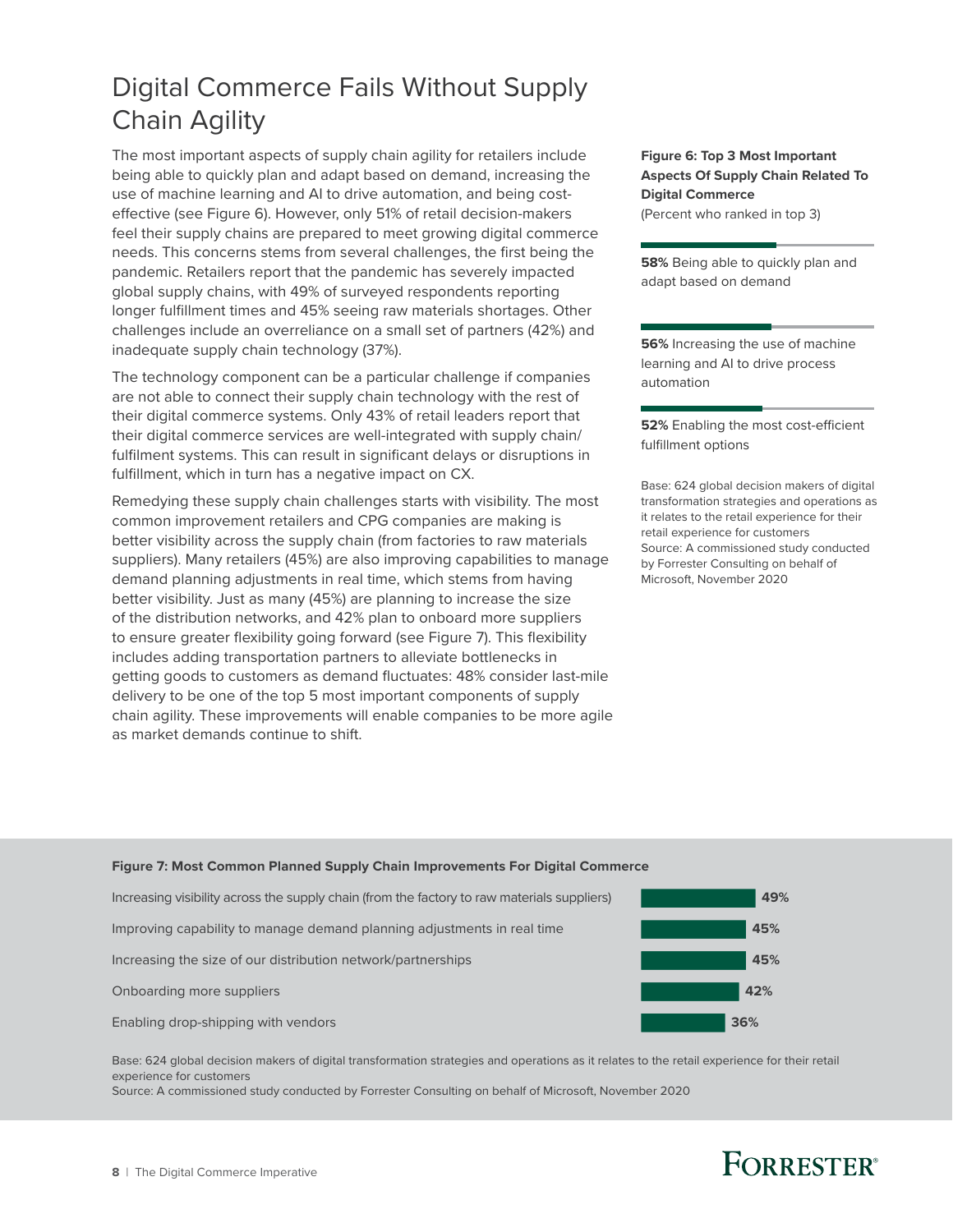### <span id="page-8-0"></span>Retailers Need Support To Sustain Digital Commerce Growth

Respondents from our survey indicate that digital sales are growing at a steady rate, with 61% expecting over half of their sales to come from digital commerce in the next one to two years, nearly doubling the number of companies in that position today. Decision-makers expect similar growth over the next five years (see Figure 8).

This expected growth creates greater motivation for retailers to strengthen their digital commerce capabilities around the three key areas of CX, security, and supply chain agility. Respondents expect to drive these improvements in the following two ways:

 › **They plan to bring on new services partners.** Most retail and CPG leaders recognize that they can't address their current challenges on their own and that partners are critical to meet the growing demand for digital commerce (see Figure 9). Retailers most commonly value security partners as retailers can leverage their experience and expertise to prepare against evolving threats. Digital commerce implementation partners are the second-most valued partner type, as retailers need their help to ensure all new capabilities are implemented in a way that will foster positive CX and enable fluid omnichannel operations.

#### **Figure 8: Digital Commerce Is Expected To Grow Significantly Over The Next Five Years**



#### **"What percentage of your sales come from digital commerce?"**

Base: 470 global decision makers of digital transformation strategies and operations as it relates to the retail experience for customers with channel engagement from online and offline

Source: A commissioned study conducted by Forrester Consulting on behalf of Microsoft, November 2020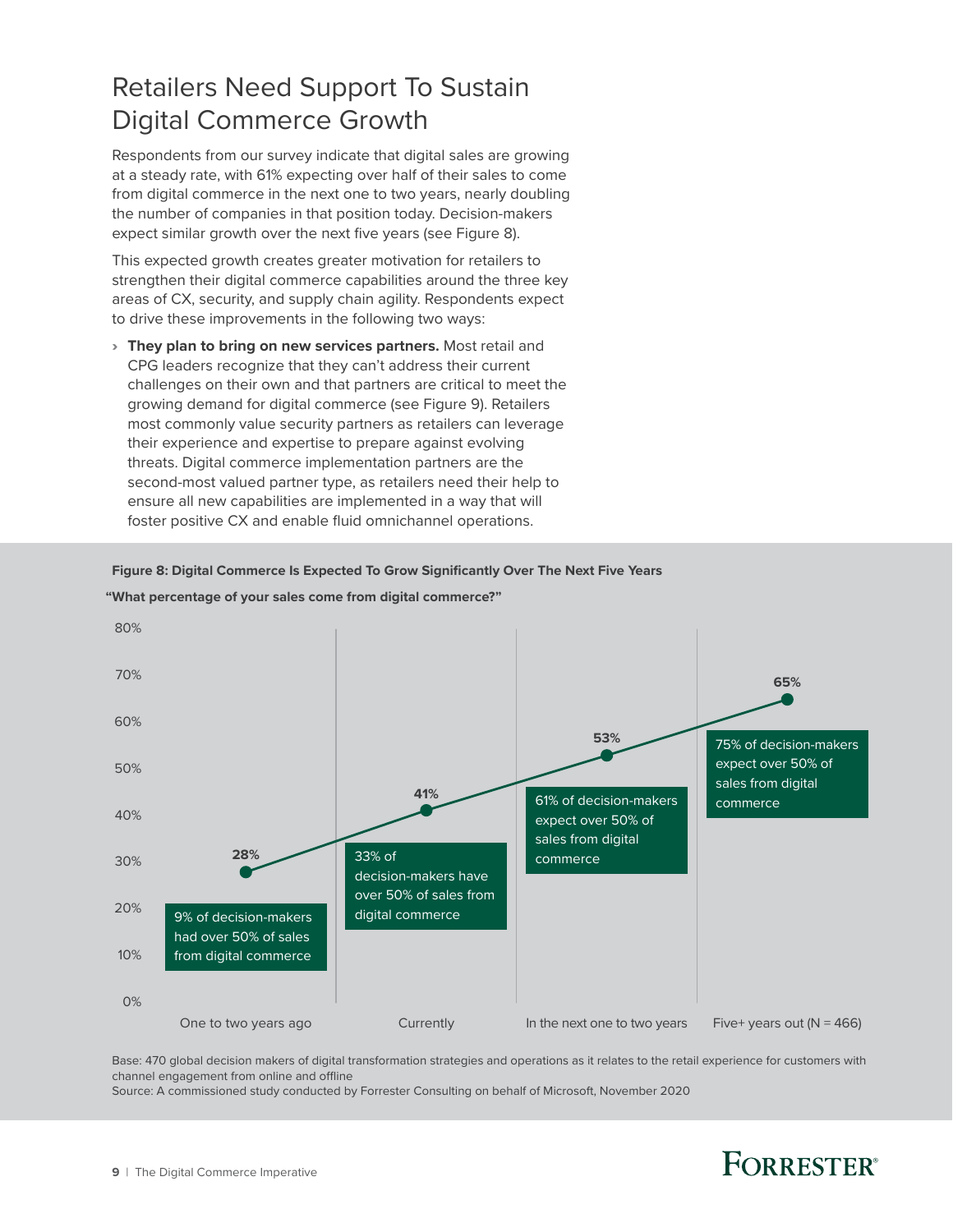#### **Figure 9**

**"How valuable would the following resources/support be in helping your company address its challenges in transitioning toward digital commerce?"**



Base: 624 global decision makers of digital transformation strategies and operations as it relates to the retail experience for their retail experience for customers

Source: A commissioned study conducted by Forrester Consulting on behalf of Microsoft, November 2020

 › **Improving internal capabilities, tools, and skills.** Retailers and CPG companies already have many tools and resources in place that can help them deliver on digital commerce priorities, but those resources are not fully utilized. For example, many retailers struggle with supply chain not because they lack partners but because they lack visibility into the ecosystem. Adjusting internal processes to improve this visibility is the first step to addressing supply chain challenges. Another area they struggle with is CX. Nearly 40% of respondents indicate that CX and personalization improvements can start by improving internal capabilities and skills. This effort begins with breaking down data silos to get a fuller view of the customer across channels and then improving analytics capabilities to turn that customer data into actionable insights.

#### **DIGITAL COMMERCE INVESTMENTS MUST REFLECT DESIRED OUTCOMES**

Establishing the right partnerships and tools to improve digital commerce capabilities will require a focused investment in addressing the early challenges discussed. Today, 45% of decision-makers say their investments in digital commerce capabilities have increased compared to two years ago, but 38% report no change in investment. Looking forward over the next one to two years, 69% anticipate investment growth (with nearly a quarter expecting a 10% increase in investment or more); only 28% do not expect any change. Given the substantial expected growth in digital commerce, retailers must increase investments in digital commerce at pace to better meet customer needs, increase revenue, and enable greater business agility.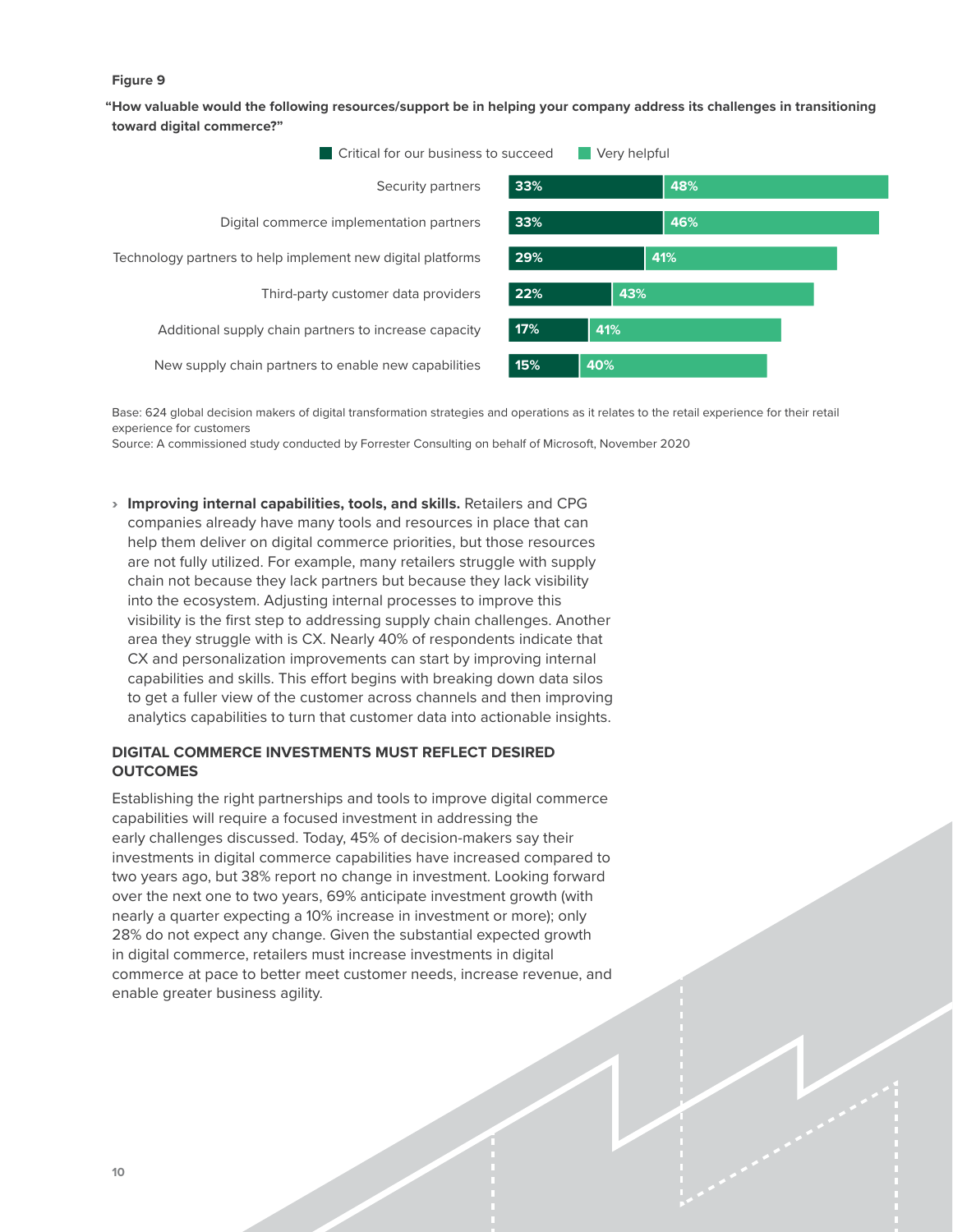# <span id="page-10-0"></span>**Key Recommendations**

The current shift toward digital commerce is significant, but many companies have been, and still are, unprepared to manage it. Unfortunately, there is no single solution to fixing current challenges, as building a resilient and dependable digital commerce solution requires a concentrated focus on CX, security, and supply chain agility. Through a combination of improvements in these three areas, companies can expect to see the greatest success with digital commerce. To better address current challenges and bolster your organization's digital commerce capabilities, consider the following:



**Changing shopper behavior is a constant; a customer experience team that focuses on that is important.** People today are more empowered than ever before and have higher expectations for the companies that serve them. As part of this, highly empowered customers want more choices, richer experiences, and increased convenience. Learn to gauge your customers' and prospects' level of empowerment to determine how urgently they will demand change — and identify which elements of the customer experience matter most as you expand your digital commerce channels.<sup>3</sup> It's also important to keep a critical eye on changing customer attitudes and behaviors so that you can be more agile in adapting to these changes. While the CX function is often divided among many teams at most organizations, ask yourself if you are doing everything you can at every instance to consider CX in the solutions, services, and products you provide. How strong is post-transaction customer support? Are you getting regular feedback from consumers? Do you have a blanket CEO@company.com address that you check regularly, or do you receive information through the filter of your customer service team?



**Security and privacy are table stakes.** A recent study from Forrester found that the most popular corporate value among US and Canadian online adults is a commitment to information confidentiality and data privacy.<sup>4</sup> This is especially critical when customer data (i.e., PII) is included. As you expand your use of digital channels, ensure that security keeps pace with new capabilities so that attackers (internal or external) cannot compromise customer data. Don't forget about protecting your overall business as well. Different types of attacks and fraud (such as account-based fraud or returns fraud) can threaten business continuity if not controlled. Ransomware attacks are more common than ever. An obsession with secure systems and redundancy in rebuilding if necessary are essential. Some companies have hired C-level executives who focus on information security; we expect that to be more common in the future as more business shifts to digital channels.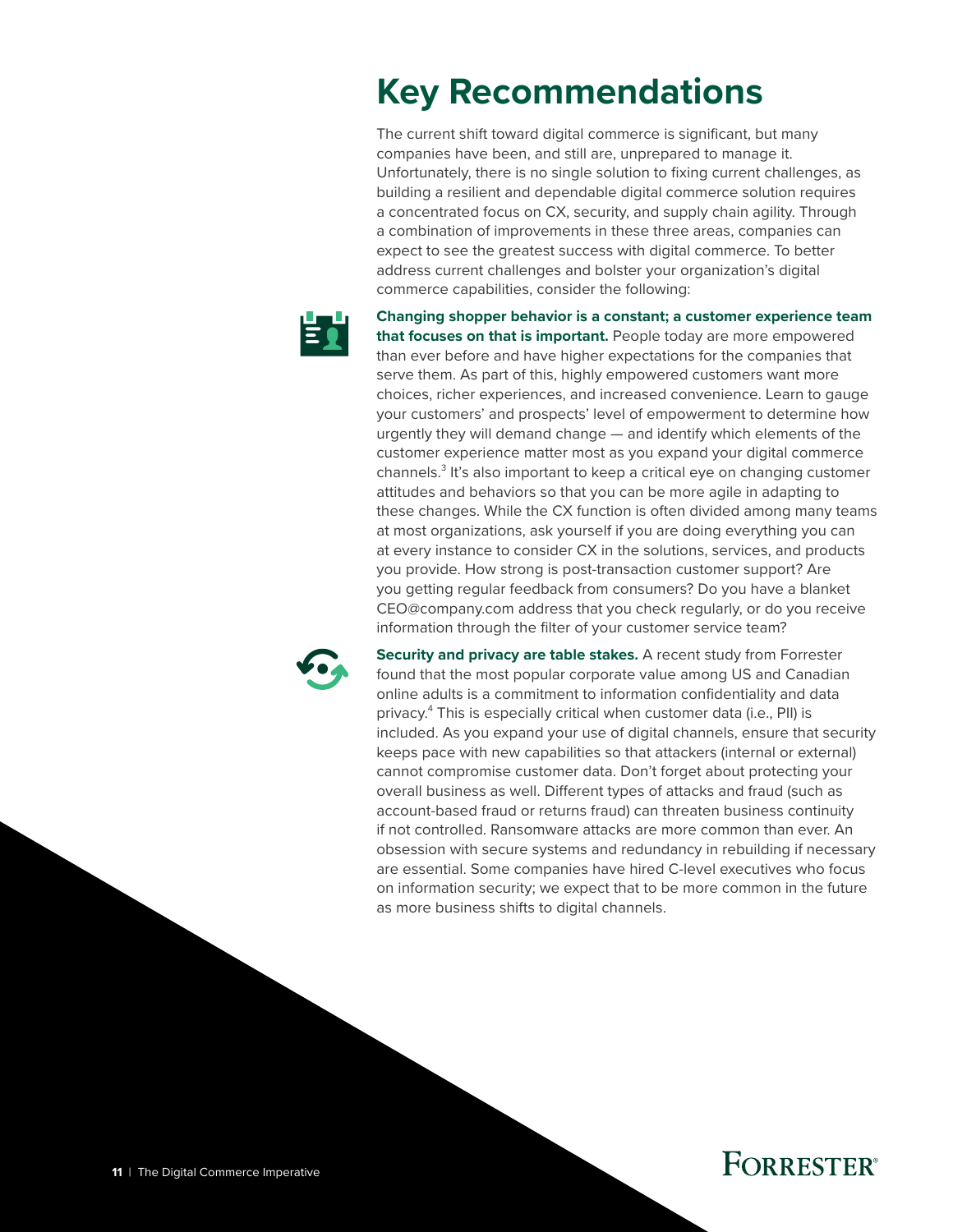

#### **The pandemic exposed supply chain fragility: Now is the time to**

**diversify partners even more.** The best customer buying experience means very little if the fulfillment process behind that purchase is inefficient or broken. Customers increasingly expect a high level of service with fulfillment, so supply chains must be optimized. Ensuring all the moving components and dependencies of your supply chain function together properly amid shifts in the market is a daunting task — which few have mastered. Focus on getting the proper visibility into your supply chain network so that you can understand where bottlenecks are occurring. From there, identify areas where finding new partners or expanding networks can help avoid future pitfalls. Building this type of resilient supply chain should be the ultimate goal of virtually all organizations — particularly those that aspire to deliver a first-rate customer experience.<sup>5</sup> Marketplaces can also be a valuable way for companies to accommodate bursts in demand or changes in customer interests.



#### **Set yourself up to succeed with the proper funding for digital**

**commerce capabilities and partnerships.** If digital commerce is truly expected to overtake in-store sales, then you must rethink where your company is putting its future investments. Digital commerce requirements for better security measures, improved supply chain agility, and customer data analytics and usage all require budget. Many decision-makers from our survey also indicate the importance of partners to support key digital commerce needs. While there is a cost to these types of partnerships, their impact can be substantial. Examine your budgets to ensure that they reflect the growing needs of digital commerce and not just the traditional channels that you are used to. While many companies are stretched financially, now may be the time to make bold decisions on cutting costs elsewhere in the organization to fund digital efforts. Many of these issues above like privacy, data governance, liability, and protectionism are government relations issues. Part of your budget should also take lobbying for the issues that benefit you into consideration.